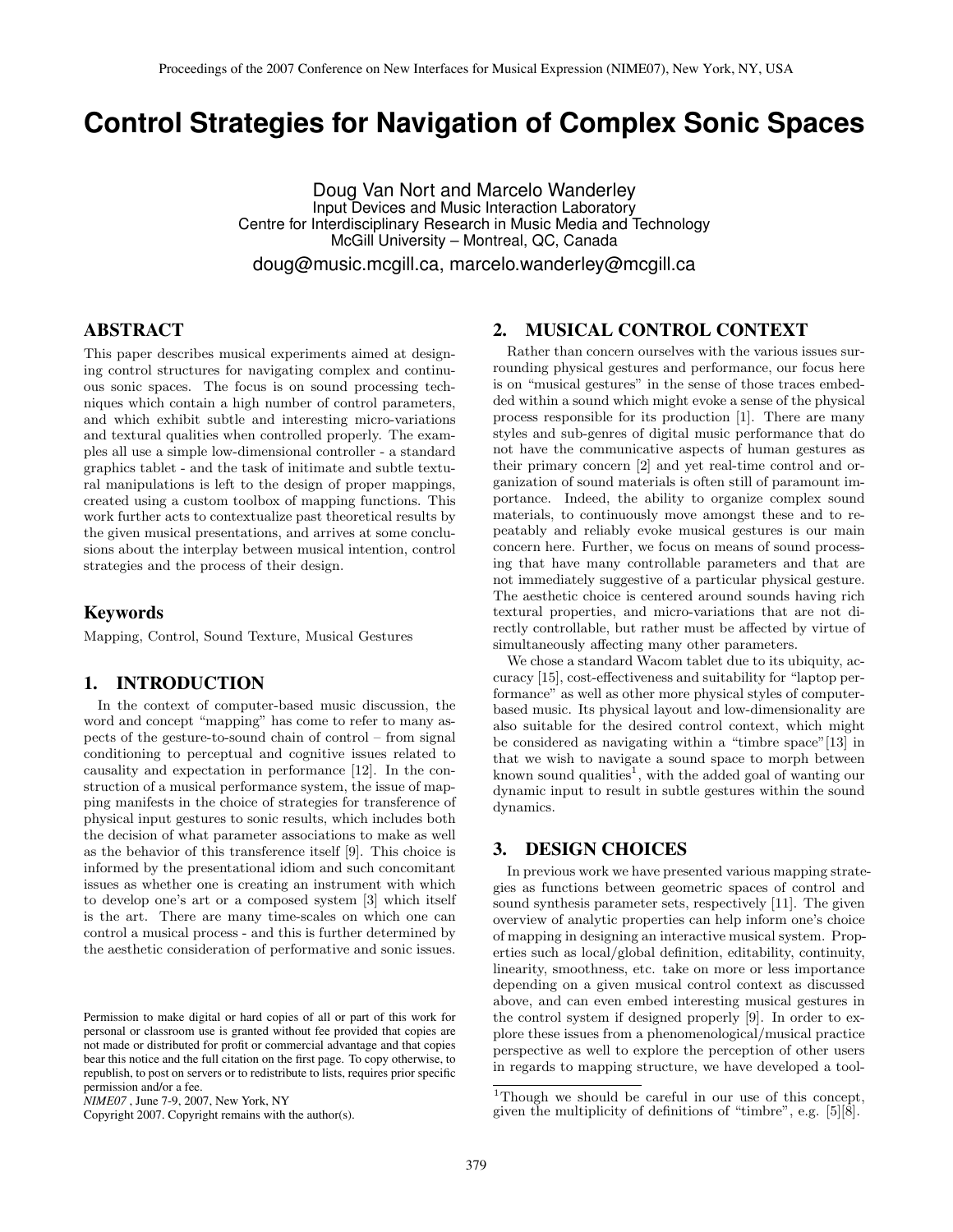box of multi-dimensional functions [10] for interpolation, extrapolation and regression of control/sound data. Included in this collection are several core functions for few-to-many mappings [3] including piecewise linear (relative to a triangulation of parameter space), multilinear and spline-like techniques. Given our aesthetic goals, having the mapping toolbox at our disposal and guided by awareness of its deeper structure led us to design the following sonic control spaces.

# 4. EXAMPLES

#### 4.1 Transformation of Resonant Models

We originally chose to work with a bank of second order resonant filters [4] in Max/MSP in order to compare with one of the few existing works to explicitly utilize geometric models for designing musical control spaces [6]. We found interesting sonic potential in the given filter implementation and explored several control possibilities. Beginning with a model of a resonant percussive instrument (its modal frequencies, amplitues and decay rates), we drove the filter bank with a noise source, and created several "presets" or known sound states by transforming the model into more abstracted textures. In the process of transformation, several additional modes were created within the sound model around the primary ones, leading to a perceptual "roughness" quality that could be indirectly affected. We then designed mappings from the x-y position of the tablet to the parameters spectral slope, spectral corner, global decay, global gain, as well as location, spread, attenuation and decay of the "clustering" modes.

#### *4.1.1 Organization of Sonic Space*

Because this is a relatively high-level space, it makes sense to associate points in space with steady-state sounds, and to morph between them. This is comparable to the classic conception of a timbre space, wherein one wishes to discover sounds "in-between" the known sound models. To this end, we designed a control structure that was locally defined and locally editable, so that sounds were generated from preset models that were in close proximity in regards to the tablet. Further, new models could be defined at a given location, thereby changing the tablet response in neighboring regions. Thus these regions are defined by the manner in which the stored models are scattered across the plane of the tablet as well as how said regions were connected. In this example, the preset points were triangulated on the tablet surface, which in turn induced a piecewise-linear interpolation of the high-dimensional sound parameters. Again, this is not truly a perceptual space we control in that the degrees of freedom do not correspond to perceived sound qualities, and linear changes in sound parameters do not result in perceived linearity of sound transformations. That said, the high-level nature of the chosen parameters led to a situation in which desired sonic states were able to be found and musical gestures were repeatable. However these musical gestures were not constrained to an absolute path of physical gesture: while the parameter mapping itself was fixed, the perceived mapping varied due to the hysteresis present in the modal synthesis model (due to the inherent memory of the resonant filters employed). Because of this, the process of constructing a particular sound space and a predictable coupling of physical/musical gesture meant varying the speed and ordering of the different pen/tablet trajecto-



Figure 1: Different spatial layout of sound model presets on tablet surface, and their respective approaches to model interpolation in example 4.1: movement or insertion of new sound models, creating new localized regions (left) vs. weightings of each fixed sound model, creating a different geometry for the model interpolation (right). The former allowed for more defined musical gestures while the latter made it easier to define a global sound quality for a given region.

ries, leading to different sonic gestures at the same tablet location, which in turn prompted the movement or insertion of different sound models in a design feedback loop. Important to note here is is that the mapping choice as well as the mapping design process itself were determined by the control context (sound model interpolation), the complexity of the sound parameters (relative high vs. low level) and the time-based behavior of the chosen model.

#### *4.1.2 Tuning of Sonic Space*

In a different approach to the same material, we laid out the model states in a grid around the tablet boundary, and utilized a non-linear mapping function to generate our sound space. In this case, rather than move preset points around in control space we tuned the weighting of each model. Given the multilinear quality of the mapping, this amounted to warping the geometric "shape" of the sound space (see fig. 1). While it was more difficult in this case to define a sound to occur at a precise location, it proved to be much easier to define regions that had a certain general character. That is, due to the mapping approach it was easier to construct regions of the tablet having a global feel, but more difficult to construct repeatable musical gestures. The functional properties of the given mapping contributed to this in that the ability to 'tune' this mapping technique compensated for its inability to define model presets at arbitrary locations in control space. Further, the globally smooth nature of the mapping [11] made it easier to create long, smooth musical gestures which worked well within this slow-moving and dense sonic space. These tradeoffs might be seen as beneficial if, for example, one is designing a system for improvisation rather than for composed music.

While the input device and sound synthesis method were the same in this example, as were the underlying sound models, the control structure was different. This structuring was a product of - and suggested the use of - a certain approach to parameter mapping. The design process focused on the tuning of global sound qualities for a given region of the tablet. Thus the focus here was on the "spatial response" (the physical layout of sonic materials), and the perceived smoothness of this across the tablet, in contrast to the temporal dynamics that were of primary importance in the previous example. This difference arose from a difference in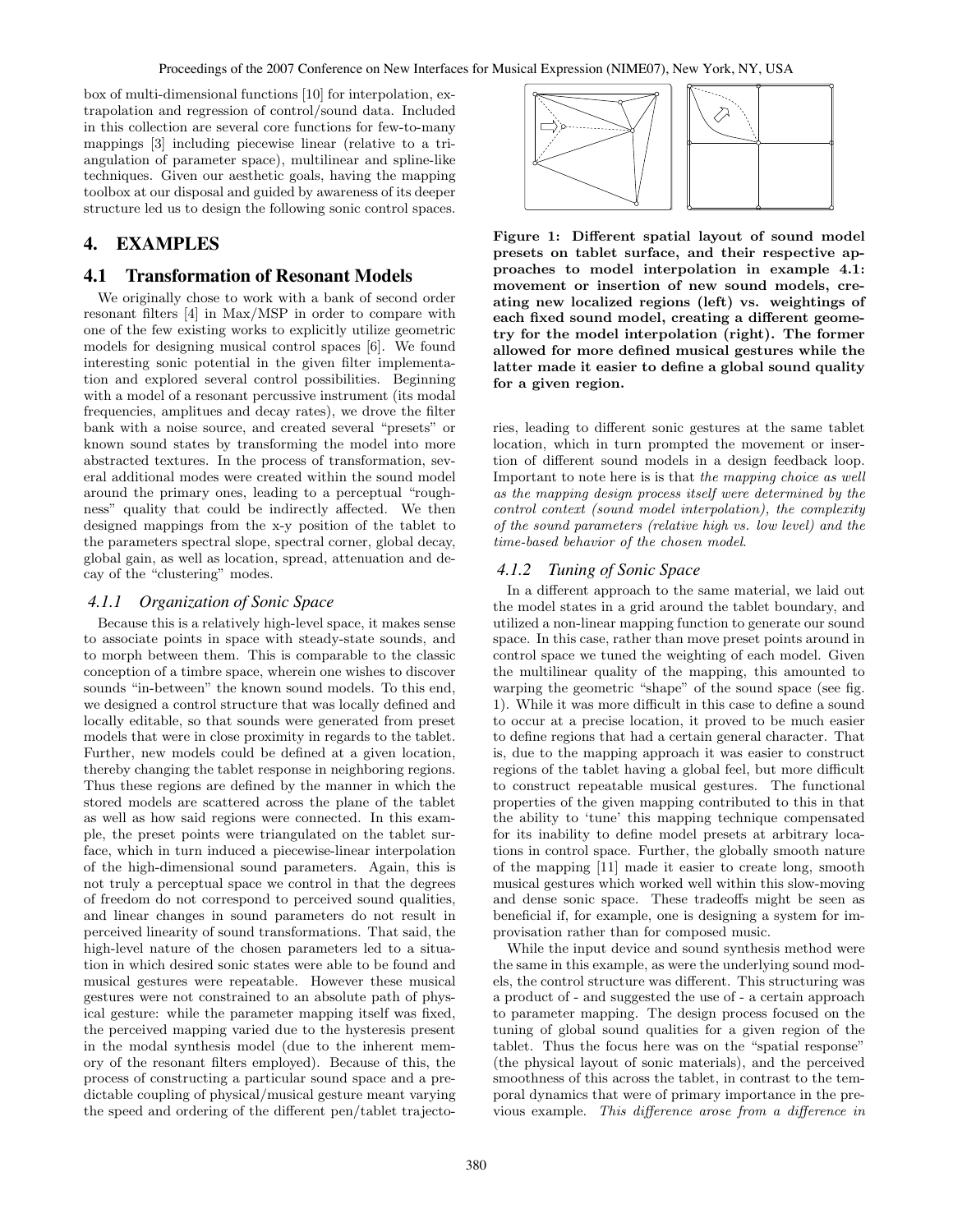

Figure 2: Control structure for example 4.2.1: two concurrent mappings control the possible sound combinations (control-to-sound) as well as the control/sound temporal response (control response selfmap). Both determine the resultant musical gestures.

musical control context, which both determined and was informed by the design process as well as the choice of mapping strategy.

#### 4.2 Multi-Layered Approach

The qualities of the resonant models and their high-level nature were suggestive of a certain approach: spatially laying out the known sound models and interpolating between them, in essence a user-defined perceptual space. However, in another scenario we might want to transduce physical gesture into a sonic result in a more immediate fashion. In this example we used a classic granular synthesis approach (sine waves, Gaussian window) with the following relatively low-level parameters: grain size, offset, amplitude min and max, grains/second, frequency min and max, and finally reverberation level and time.

## *4.2.1 Concurrent, Parallel Mappings*

Granular synthesis is capable of generating vastly different sounds [7], making it rich with possibility yet very difficult to create coherent musical gestures in real-time. One approach would be to find particular and interesting trajectories in sound parameter space, and to constrain a mapping to only produce these sounds. However this might limit one's exploration and expansion possiblities, and would seemingly not make for an interaction design with a very high ceiling on virtuosic use [14]. Our approach here was to use concurrent mappings which "occupy" the same controller domain (i.e. they are both defined on the two-dimensional tablet surface), wherein one acts to map from control to sound parameters while the other acts on the behavior of the control data itself in a feedback control loop (fig. 2). Specifically, we use the aforementioned triangulation-based method to control the mixture of sound parameters, and overlay another mapping - a spline technique with tunable tension and smoothness [11] - which controls the responsiveness of the tablet pen position as determined by a low-pass filter. The filtering of control data serves two purposes: to adjust the "speed" of musical gestures through the sonic parameter space, and to smooth the transition between triangulated regions of control space, which may be necessary as this mapping scheme is not globally smooth.

Once again we are thinking spatially with this example, in that we are laying out preset sound points across a tablet.



Figure 3: Control structure for example 4.2.2: the control response self-mapping acts as meta-control, affecting the responsiveness in parallel with the mapping from control to high-dimensional sound parameter space.

Another layer of spatial thinking is added in this case, as the second mapping is concerned with adjusting the responsiveness of the control at given points. However, this approach adds a temporal element as well, in that we consider the musical gesture-dynamics that result from a physical input motion. After some adjustments to both mappings, interesting dynamics were possible from the tablet. However another level of mode change or similar modification seemed necessary, as the control-side mapping layer in this example played the role of a simple adaptive filter of control data having little variance in its response.

## *4.2.2 Meta-Control of Mapping Layer*

Towards the end of creating an interface with more hidden surprises and control possibilties, we added a layer of complexity to the above mapping scheme. Rather than define the controller responsiveness at given points in space, we defined a mapping to affect this parameter, taking as input the tilt values of the tablet pen. From a geometric standpoint, the space of control parameters in this example is four-dimensional (two separable two-dimensional planes of control) rather than a single two dimensional surface as in the above example. With this approach to control structuring, we may choose to lay out a mapping "surface" over the tablet as in the above example (i.e. to think spatially about the control of temporal response), or we may define the control based on the phenomenal experience of how we most like to move. In the latter case, we are free to examine ancillary gestures [1] and design a meta-layer that best adapts to one's motion. Not surprisingly this control structure was most difficult in regards to repeating or maintaining a given sound, but it afforded the most diversity of response to different gestures.

While the first multi-layered example was a bit too constrained (in spite of perceptible changes in control response), the second added a potential cognitive overhead that was not trivial to manage in regards to changing the control response in real-time. Ancillary gesture analysis is one possible approach, but without a repertoire of common gestures this might not be the most effective strategy. One thing that is certain is that these two examples underscore the complex role that mapping plays in the structuring of subtle and articulatory control, including issues such as the potential importance of time-variant mappings through meta-control and/or feedback control.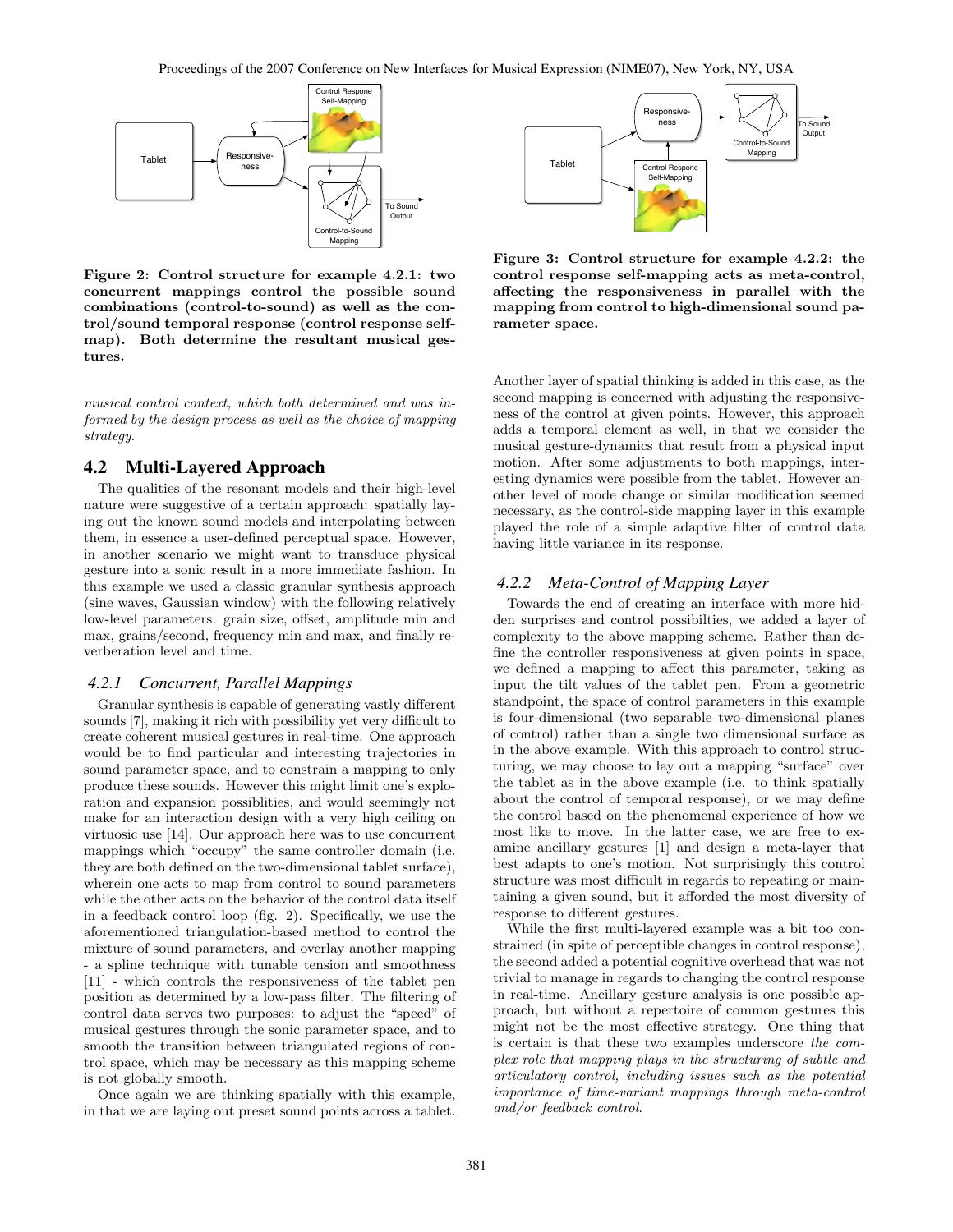## 5. CONCLUSIONS AND FUTURE WORK

We have presented some examples for navigating sonic spaces using a ubiquitous and low-dimensional controller. The complex and high-dimensional nature of the sound algorithms were managed by designing a proper control/mapping structure, and the richness of sound output depends on this construction in tandem with close attention to appropriate gestures - both physical and musical. In a sense the goal is to see how much sonic control information that we can extract from this limited performance context - though these techniques are general and can work with systems having different sensing modalities and degrees of freedom. However it was the simplicity of the tablet controller that further highlighted the interaction between mapping, musical context, the time-based nature of the sound synthesis model (hysteresis/memory, etc.) and the design process itself, as well as the challenges present in designing a time-variant control structure to achieve a perceptually repeatable and invariant response. In the future we intend to further explore simple controllers and complex mappings, towards the end of designing a satisfying and portable improvisational system.

# 6. ACKNOWLEDGMENTS

The first author would like to thank the Centre for Interdisciplinary Research in Music Media and Technology (CIR-MMT) and the second author would like to thank the Natural Sciences and Engineering Research Council (NSERC, Discovery Grant) for their generous support.

#### 7. REFERENCES

- [1] C. Cadoz and M. M. Wanderley. Gesture-Music. In Trends in Gestural Control of Music, pages 315–334. IRCAM – Centre Pompidou, 2000.
- [2] K. Cascone, editor. The Laptop and Electronic Music. Contemporary Music Review, 22(4), 2003.
- [3] A. Hunt and M. Wanderley. Mapping Performance Parameters to Synthesis Engines. Organised Sound, 7(2):97–108, 2002.
- [4] T. Jehan, A. Freed, and R. Dudas. Musical Applications of New Filter Extensions to Max/MSP. In Proceedings of the 1999 International Computer Music Conference, Bejing, 1999.
- [5] S. McAdams, S. Winsberg, S. Donnadieu, G. D. Soete, and J. Krimphoff. Perceptual Scaling of Synthesized Musical Timbres: Common Dimensions, Specificities, and Latent Subject Classes. Psychological Research, 58:177–192, 1995.
- [6] A. Momeni and D. Wessel. Characterizing and Controlling Musical Material Intuitively with Geometric Models. In Proc. of the 2003 conference on New interfaces for Musical Expression, pages 54–62, 2003.
- [7] C. Roads. Microsound. MIT Press, 2001.
- [8] D. Smalley. Defining Timbre Refining Timbre. Contemporary Music Review, 10(2):35–48, 1994.
- [9] D. Van Nort and M. Wanderley. Exploring the Effect of Mapping Trajectories on Musical Performance. In Proc. 2006 Sound and Music Computing Conference  $(SMC)$ , pages 19–24, 2006.
- [10] D. Van Nort and M. Wanderley. The LoM Mapping Toolbox for Max/MSP/Jitter. In Proc. of the 2006

International Computer Music Conference (ICMC), pages 397–400, 2006.

- [11] D. Van Nort, M. Wanderley, and P. Depalle. On the choice of mappings based on geometric properties. In Proc. of 2004 Conference on New Interfaces for Musical Expression (NIME), pages 87–91, 2004.
- [12] M. Wanderley, editor. Mapping Strategies in Real-Time Computer Music. Organised Sound, 7(2), 2002.
- [13] D. Wessel. Timbre Space as a Musical Control Structure. Computer Music Journal, 3(2):45–52, 1979.
- [14] D. Wessel and M. Wright. Problems and Prospects for Intimate Musical Control of Computers. In Proc. of 2001 Conference on New Interfaces for Musical Expression (NIME), 2001.
- [15] M. Wright, D. Wessel, and A. Freed. New Musical Control Structures from Standard Gestural Controllers. In Proc. of the 1997 International Computer Music Conference (ICMC), pages 87–89, 1997.